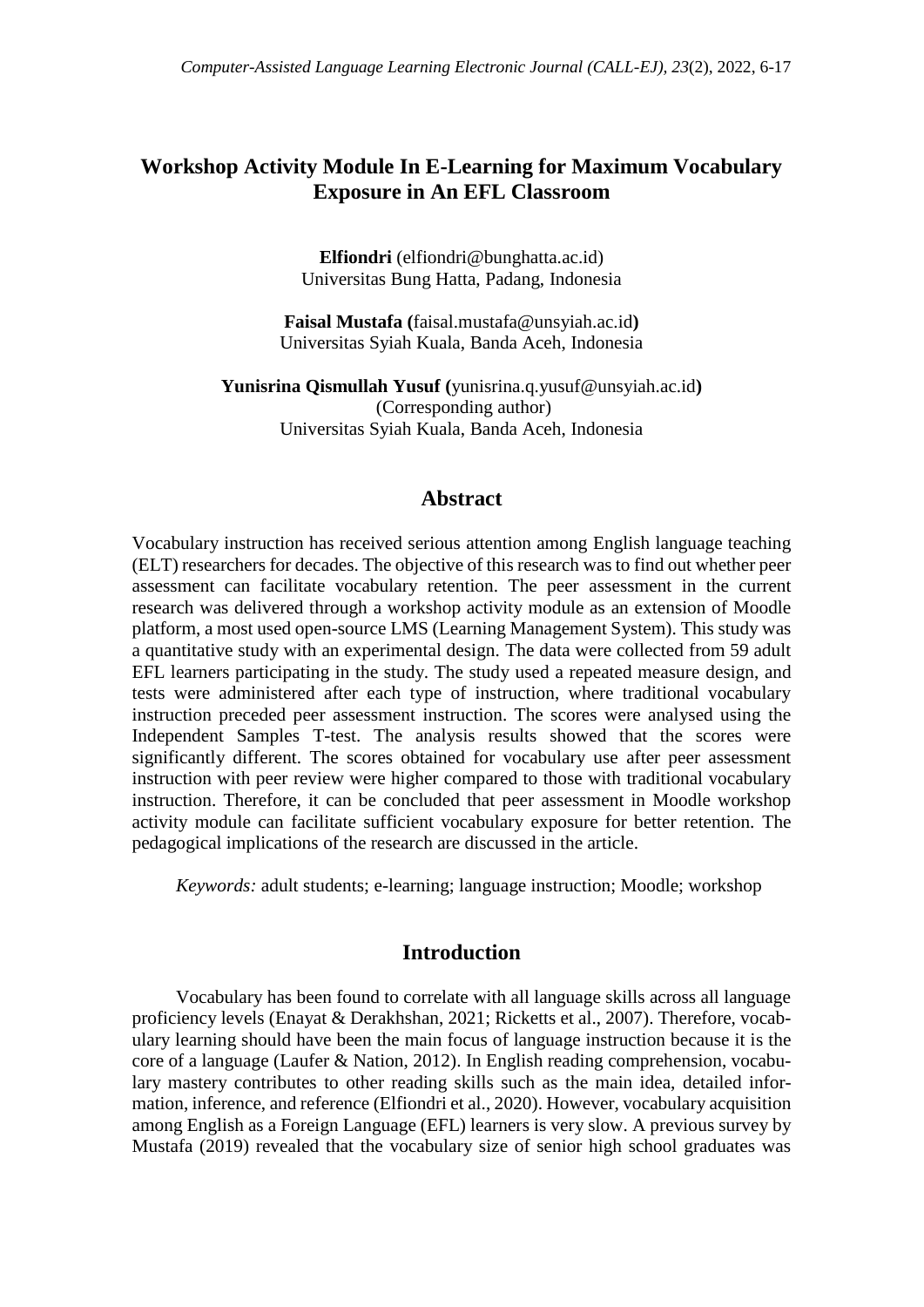very unsatisfactory after six years in two-level high schools. This inadequate vocabulary size is a result of the nature of difficulty in vocabulary acquisition. Difficulties in learning vocabulary also exist among pre-service English teachers, as revealed by Afzal (2019). According to Bjork and Kroll (2015, p. 241), teachers should create challenging activities in teaching vocabulary so that the students can retain the vocabulary, resulting in vocabulary acquisition.

Many of the current practices of vocabulary instruction are dominated by direct vocabulary building instruction, which is 12 times less effective than free reading (McQuillan, 2019). The effect of the free reading on vocabulary acquisition is maximum because it is most likely that readers receive extensive exposure to the same vocabulary in different contexts. Knowing a word and using it are the integrated purpose of vocabulary learning (Gu, 2003), and they involve explicit and implicit learning and memory (Ellis, 1997). Therefore, extensive exposure to the target vocabulary is required. In addition to exposure, the situation, or the context when the vocabulary is learned or encountered also affects vocabulary retention. A study revealed that learning vocabulary in a condition that required students to work hard was more effective than in a normal situation (Schneider et al., 2002), and the same effect was achieved when an interesting method was implemented by teachers, such as online games (Katemba, 2019; Smith et al., 2013).

The use of technology such as e-learning has been claimed to be more effective for language teaching than the traditional paper version (Namaziandost et al., 2021). One of the most widely used e-learning platforms is Moodle (Bradford et al., 2007, p. 302), which has a workshop activity module. With this module, learners can submit their work, and the work can be single-blind assessed by their classmates. Therefore, exposure to target vocabulary can be maximized. In addition, motivation is crucial for language acquisition (Azar & Tanggaraju, 2020) and research has confirmed that language learning using technology boosts students' motivation and thus enhances students' interest in learning and their participation in completing tasks (Pop & Slev, 2012). However, this effect is a predictive effect based on previous relevant, but unrelated research results. The actual effect of such learning activities has not been empirically tested under a controlled experiment. Therefore, this experimental research was intended to find out the effectiveness of such workshop activity in a blended learning classroom based on empirical data.

## **Literature Review**

#### **Vocabulary Acquisition and Vocabulary Instruction**

Vocabulary is the main component of a language. Languages differ in the vocabulary sizes they have (Fromkin et al., 2000, pp. 73–74). Given the large size of vocabulary in English, native children take approximately five years to acquire most of the non-technical vocabulary in the language, and the vocabulary acquisition continues but at a slower pace (Gobet, 2015, p. 230). Among native speakers, vocabulary acquisition is a non-complex process on the surface although complex processes happen in the brain (Pu et al., 2016). However, this process differs significantly between first language (L1) speakers and foreign language learners (Alosaimi, 2021; Nation, 2003).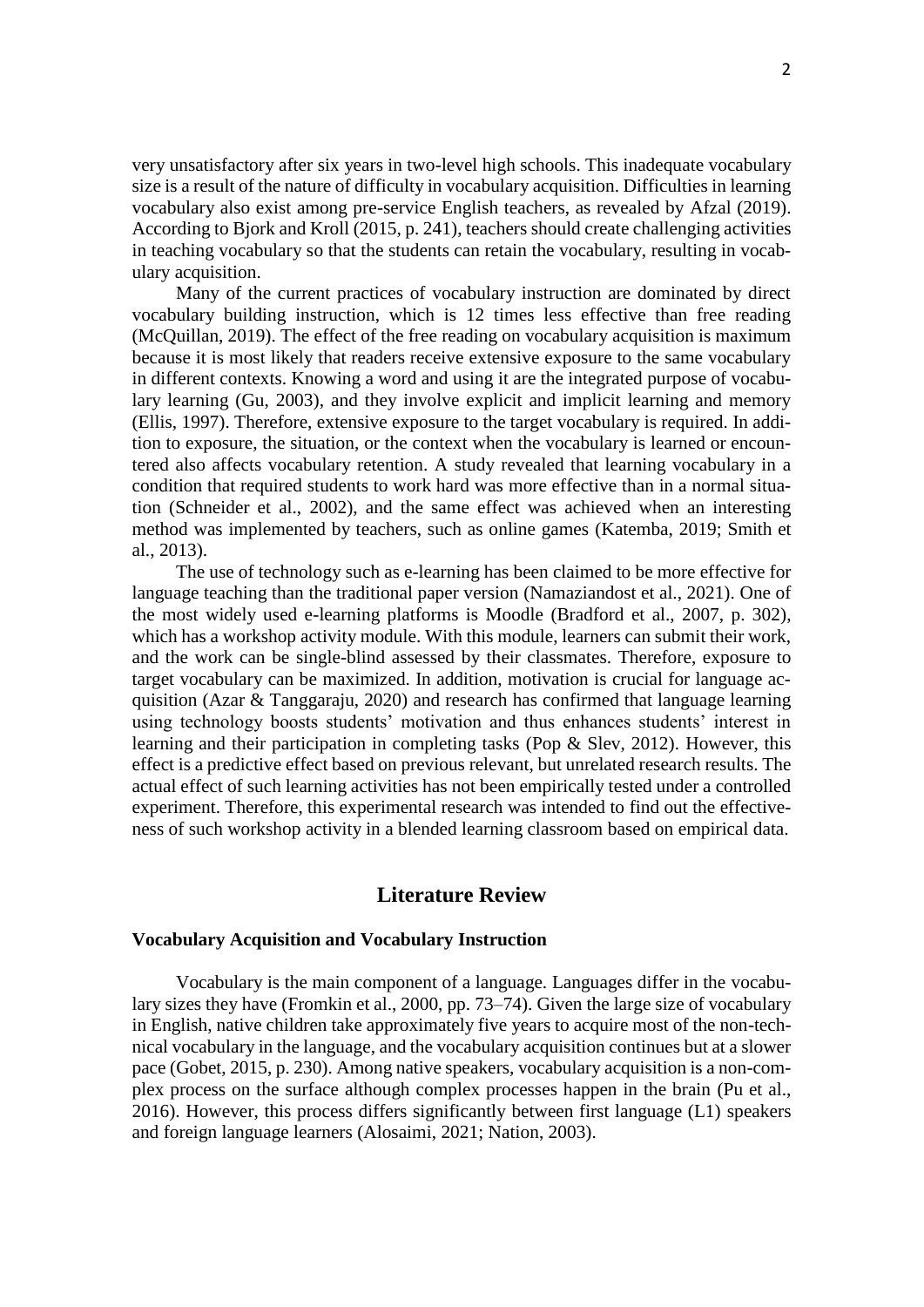What separates L1 acquisition from foreign language counterparts is that L1 can only be acquired if spoken language input through interaction with others is available (Saville-Troike, 2012, p. 20). In acquiring words, L1 children make an inference of the word's possible meaning from the context of conversations, and they confirm their prediction using reactions from the adult interlocutors when they utter it (Clark, 2016, p. 168). According to Yule (2020, p. 205), the result of first language acquisition is apparent starting at the age of between 12 and 18 months when children start to produce tangible single-unit utterances. In the context of L1 acquisition, no direct instruction seems to be necessary, and the acquisition is very fast compared to those of foreign languages (de Ruiter & Theakston, 2017, p. 59). It is hypothesized that this remarkable speed of learning is facilitated by brain development, which links to the critical period (Burridge  $\&$  Stebbins, 2019, p. 553).

Unlike L1, which is not acquired through instruction, a foreign language involves learning. Learning involves "a conscious process of accumulating knowledge through analysis of features of language" including vocabulary (Yule, 2020, p. 220). In addition, foreign language acquisition depends on many variables, one of which is the teaching methods employed by language teachers (Mackey, 2014, p. 471). Teaching methods that can create incidental learning have been found to result in better learning achievement than more direct teaching methods (Madarsara, 2015; Yang, 2021). In addition, instructions which can facilitate extensive exposure to the target language are preferable because such instructions can give better incidental vocabulary acquisition and retention (Teng, 2019). Therefore, many studies have focused on finding ways to maximize language exposure (Akbarian et al., 2020; Jones, 2016; Leona et al., 2021; Peñaloza et al., 2019). Some of those studies found that technology can be used to maximize language exposure in the teaching and learning process.

#### **Technology in Vocabulary Instruction**

Technology has been particularly used in language teaching. With the use of technology in teaching vocabulary, it is possible to manipulate input, and as suggested by Barcroft (2016, p. 22), incorporate both incidental and intended vocabulary learning in instruction. As expected, this area has attracted countless publications (Hermagustiana & Rusmawaty, 2018; Hussain, 2018; Shi, 2017; Walker & Kettler, 2020). The results of those studies showed that vocabulary instruction was more effective when ICT was used, compared to traditional instruction, even when simple technological tools such as WhatsApp and computer-based flashcards were used. With the continuing development of technology, technology integration has been extended to such portable devices as smartphones so that students can access their learning material on the go. This enhanced exposure has significantly improved students' vocabulary through semi-incidental learning (Agca & Özdemir, 2013). In addition, Lin and Lin (2019) reviewed 33 articles published between 2005 and 2018 and found that these studies found a positive effect of vocabulary learning with technology, in this case, mobile-assisted applications. In addition, web-based vocabulary learning has also been encouraged for language teaching. A comparison between this type of delivery and traditional instruction showed that webbased language learning was superior in terms of vocabulary retention (Hajebi et al., 2018; Öztürk & Okumuş, 2022).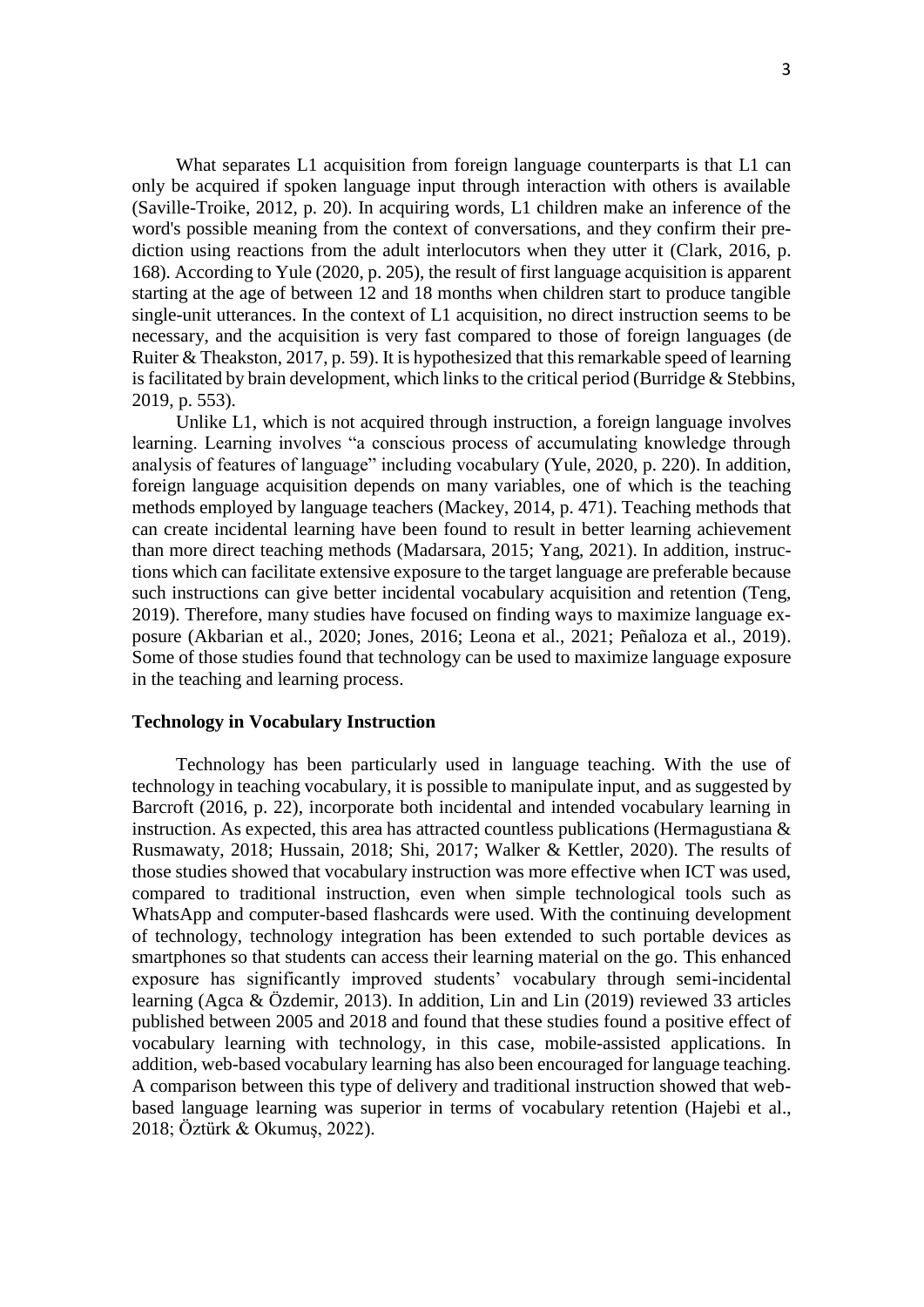#### **Moodle as an E-learning Platform**

E-learning is another technological tool intended solely for teaching and learning, with features reflected in the development of educational technology. One of the most popularly used e-learning platforms is Moodle (Escobar-Rodriguez & Monge-Lozano, 2012, p. 1086). It is well accepted by teachers (Costa et al., 2016) and students (Teo et al., 2019). It is open-source software that is installed on a compatible internet server. Therefore, educational institutions using Moodle have complete access to the software, and this allows flexibility that can be adjusted to the institution's policy. In addition, specific roles are based on their actual roles, and an additional role can also be assigned in addition to their actual roles, such as teacher and student, but these roles are system roles, they can be modified, and more roles can be added as custom roles by Site Administrators (Büchner, 2016, p. 150).

Another feature that makes Moodle suitable for both distance learning and blended learning modes is the availability of complete activity modules (Ziyad, 2020). There are also a growing number of add-ons that can be installed to add more custom modules (Büchner, 2016, p. 215). The predesigned activity modules available in Moodle version 3.8 include assignment, chat, choice, database, feedback, forum, glossary, lesson, quiz, SCORM, survey, wiki, and workshop (for detailed descriptions, see Chourishi, 2015; Rice, 2011, pp. 165–277). The current study focuses on the workshop activity module, which is used for peer assessment.

### **The Present Study**

There have been some previous studies related to vocabulary instruction using technology. A study conducted by Gay (2021) has also shown that vocabulary learning strategies could be taught using technology to improve their vocabulary knowledge. A more advanced vocabulary learning Android-based application, i.e. Wordhyve, which utilized images, translation, and context has also been developed to facilitate incidental vocabulary learning (Hasnine & Wu, 2021). A review of mobile applications used to learn English concludes that such applications are effective for vocabulary learning only when they were used under teacher supervision (Klimova, 2021). The effect of virtual reality games on vocabulary acquisition has also been found significant (Alfadil, 2020). Watching podcasts did not only improve listening skills, but also increased vocabulary size, and its effect was higher when students collaborated in learning (Saeedakhtar et al., 2021). Another study by Hsieh et al. (2021) also highlighted the superiority of collaboration in learning vocabulary. However, those previous studies have not focused on learning collaboration involving peer evaluation, and therefore the present study utilized Moodle workshop activity module, which enables this type of collaborative learning, to investigate how it affected vocabulary achievement. To achieve this purpose, the study was to answer the research question: Was there any significant difference between the scores that the participants obtained after traditional vocabulary instruction and those after learning vocabulary with peer evaluation using Moodle workshop activity module?

## **Methods**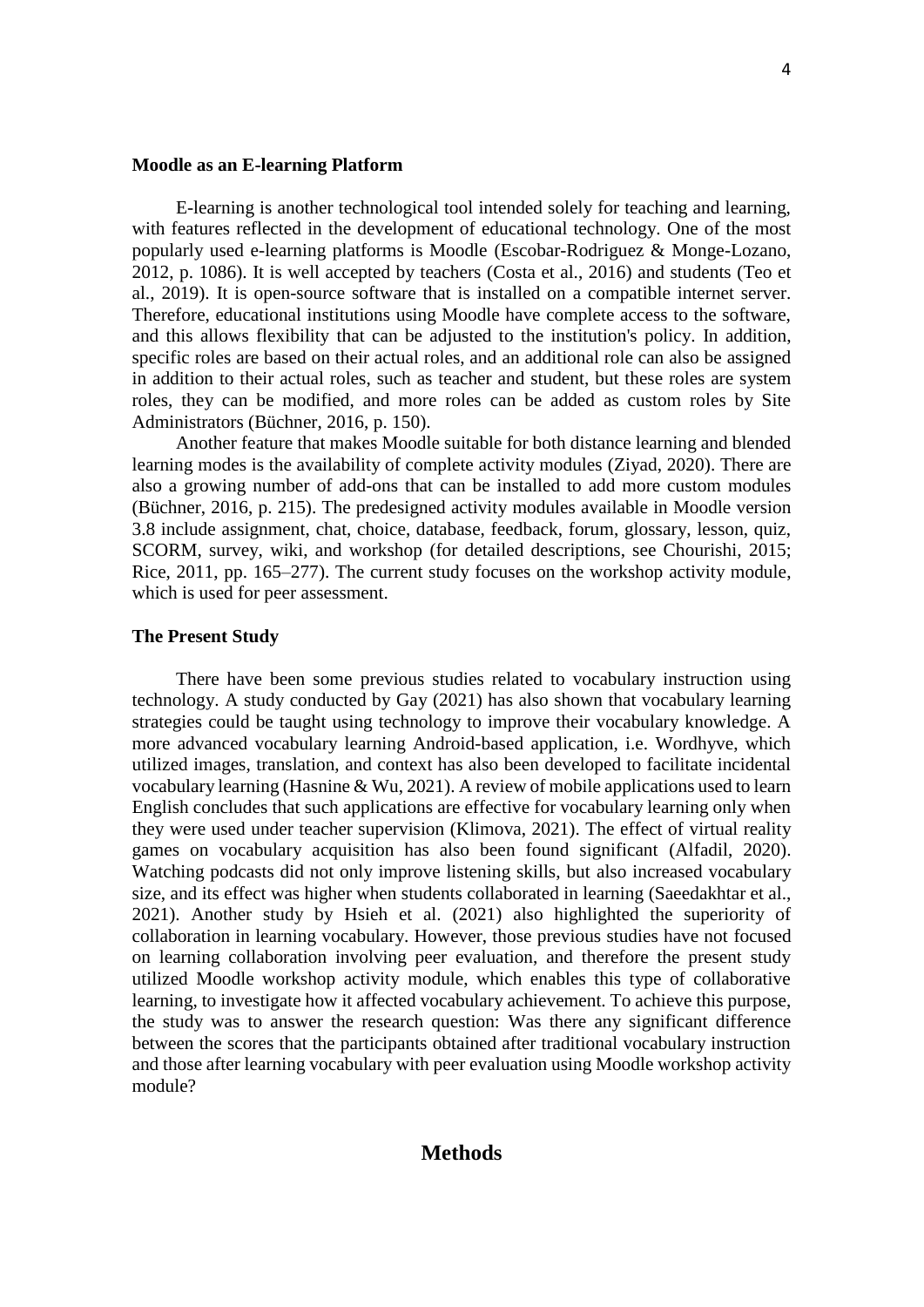### **Research Design**

This research was a quantitative research study with an experimental design. Therefore, the purpose of this research was to generalize the results to elementary and pre-intermediate adult EFL learners. The generalization of the research result is the purpose of a quantitative research study (Roever & Phakiti, 2018, p. 2). The type of experimental design used was equivalent time sample design, that is using the same group for the experimental and control group (Best & Kahn, 2006, p. 188). The design is best described in the following diagram.

#### Figure 1





The selected experimental design, as presented in Figure 1, is a rarely used design for an experiment in language pedagogy. However, the author selected this design because, according to Ary et al. (2010, p. 315), this design can eliminate problems of differences between groups (homogeneity problem), and fewer participants are required. In an ideal practice, a pre-test is used as in Figure 1; however, we did not administer any pre-test because the objective was to compare whether the scores obtained from experiment 1 were different from those of experiment 2. A pre-test is only used if the purpose is, among others, to determine if the scores before and after the treatment improve (Neuman, 2014, p. 291). In this research, the target words chosen for the test were confirmed new for students before the instruction. The tests were intended to find the percentage of new words retained by the learners after the specified treatments.

### **Participants**

The participants involved in this research were junior lecturers at one of the universities in the Province of Aceh, the westernmost province of Indonesia. The participants were students in a 250-hour English training conducted by the university.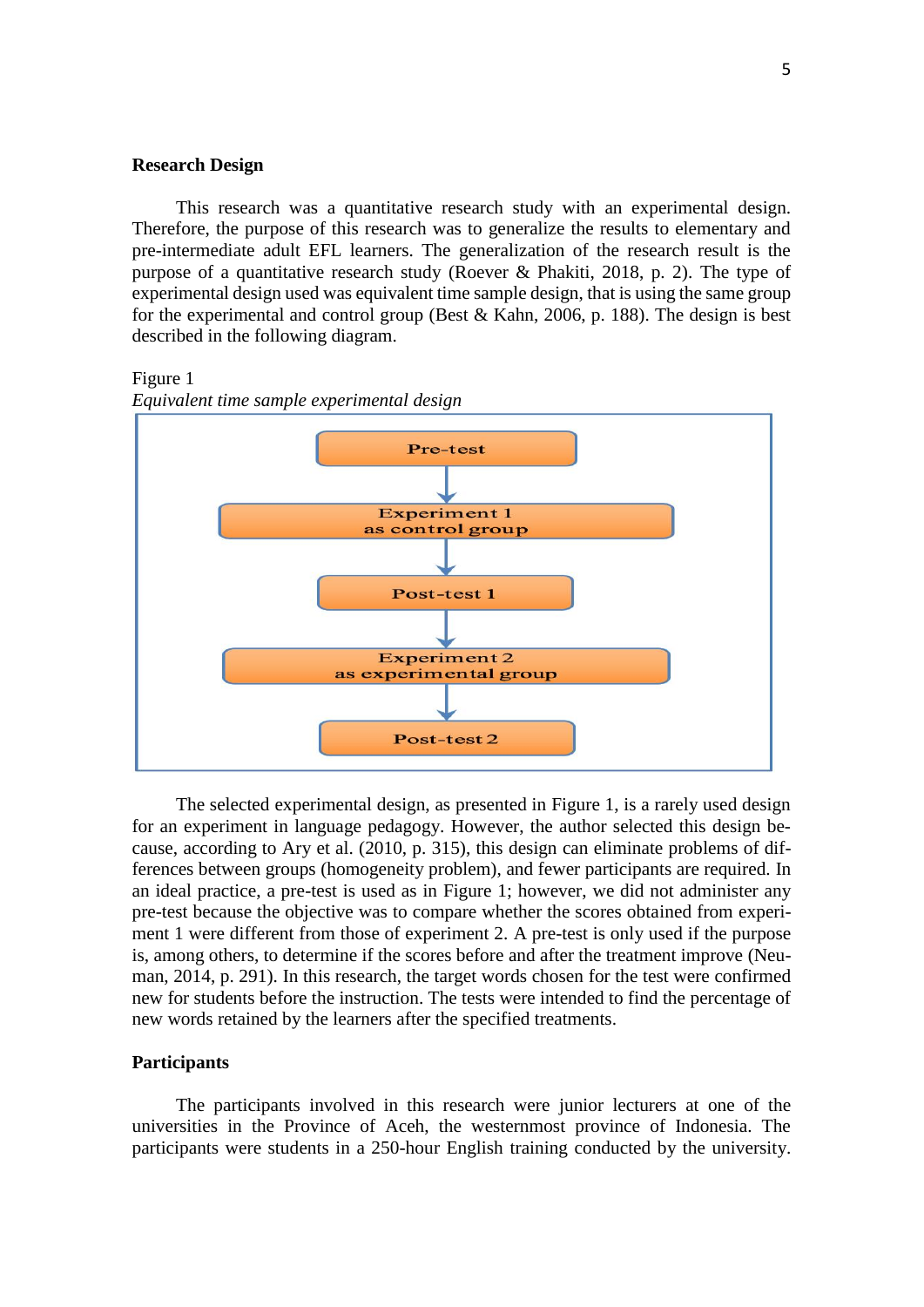The program is a regular program for all junior lecturers to prepare them to continue their studies in a doctoral program after two years of service. Thus, their participation in this training was compulsory and their attendance was monitored by the university. The number of participants involved in this research was 35 elementary and 24 preintermediate adult EFL learners, and the informed consent was obtained from all the participants and their scores on the test were treated with confidentiality. The participants consist of 26 males (44%) and 33 females (56%) between 25 and 36 years of age. This research was conducted in the vocabulary class taught by the same instructor in both two elementary classes and one pre-intermediate class. The level was decided based on a placement test using TOEFL (Test of English as a Foreign Language), where 33 first participants who got the lowest scores were considered to have an elementary level of English, and the next 21 participants were at pre-intermediate level.

#### **Instruments**

The data were collected using target vocabulary tests. All target vocabulary was included in the test. The test was delivered online through Moodle e-learning platform. The types of tests include matching words to their definitions in English or Bahasa Indonesia (L1), matching words to their synonyms or antonyms, matching words to pictures, matching words to their negative association, and completing phrases and sentences. The time allowed to complete these online tests was adjected to the number and types of questions. A detailed description of the instrument is provided in the appendix.

The reliability levels of the tests were calculated using Cronbach's alpha, and the results are presented in Table 1. For accuracy in calculation, only participants who answered all questions were included in this internal consistency analysis. Some questions could be dropped if it resulted in higher consistency of the whole test.

| Test                                     | Alpha | <b>Questions dropped</b>                | <b>Remaining</b><br>questions |
|------------------------------------------|-------|-----------------------------------------|-------------------------------|
| Post-test 1 (for elementary group)       | 0.859 | None                                    | 45                            |
| Post-test 2 (for elementary group)       | 0.849 | None                                    | 42                            |
| Post-test 1 (for pre-intermediate group) | 0.853 | 5 questions (from $0.846$ to $0.853$ )  | 42                            |
| Post-test 2 (for pre-intermediate group) | 0.814 | 10 questions (from $0.658$ to $0.814$ ) | 35                            |

Table 1 *Details of the instruments*

Table 1 shows that the tests were very reliable, with a high level of internal consistency, i.e. between 0.81 and 0.86. The tests prepared for pre-intermedia classes had a lower consistency level compared to the elementary counterpart. Therefore, some questions needed to be dropped to achieve the maximum level of internal consistency.

#### **Experiment**

The experiments in this research were divided into two phases, where 2 meetings were in each phase. The first phase was for the control treatment and the second for the experiment treatment. The details of the treatment are explained in the following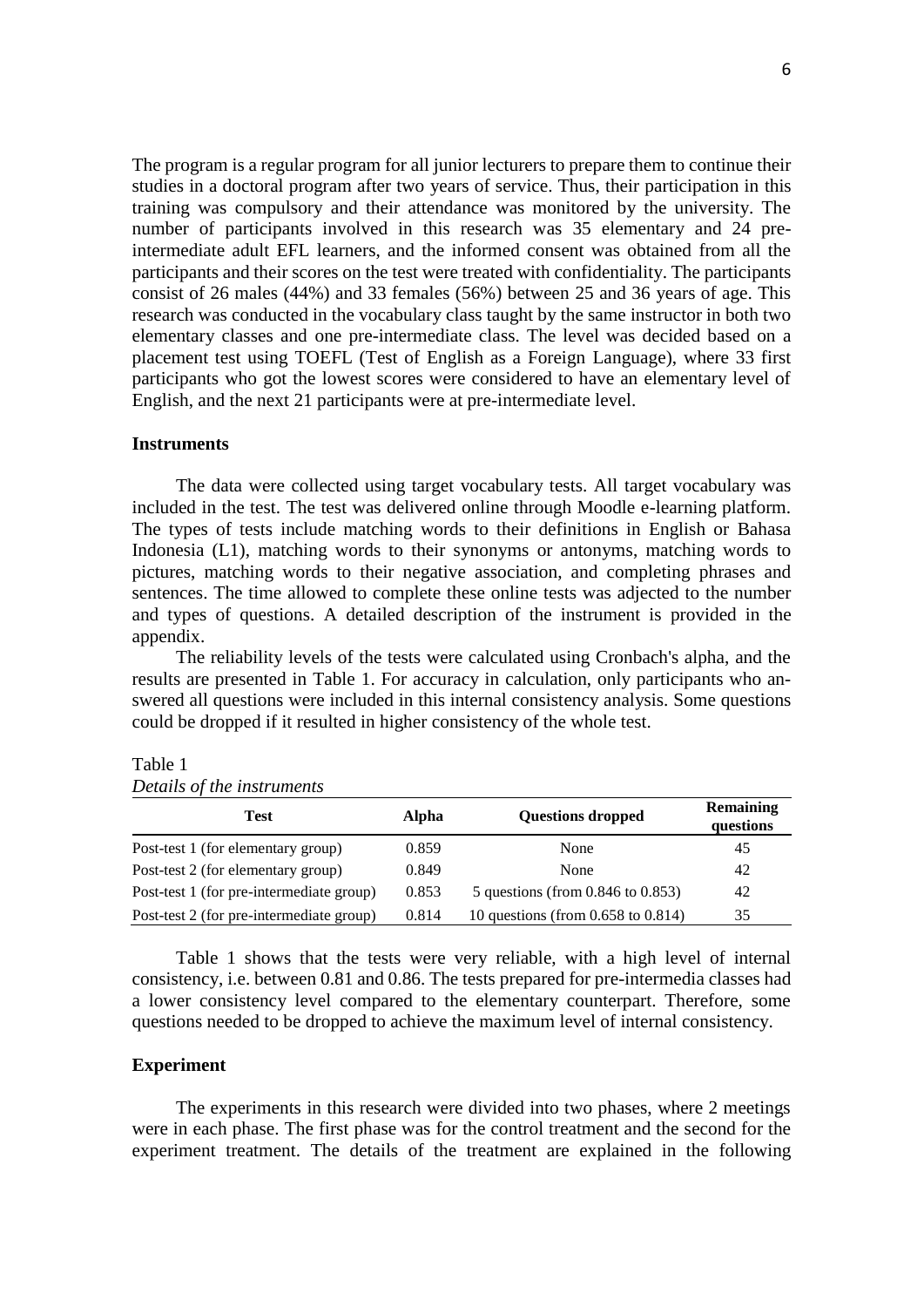subsections. The elementary group was taught using the fourth edition of English Vocabulary in Use Pre-intermediate and Intermediate by Redman (2017) and the preintermediate group was based on English Vocabulary in Use Upper-intermediate by McCarthy and O'Dell (2017).

#### *Traditional vocabulary instruction*

In the first three meetings, vocabulary was taught using traditional instruction. The materials present the target vocabulary in context, and the target words are written in boldface. A separate definition is provided for each target word on the same page. Thus, in the instruction, the teacher read the text (in which the target words are embedded) and translated the text into the students' L1. More explanation was often given for the target words when necessary. The participants were encouraged to take notes, but the teacher did not make it obligatory. After all target words were covered, the participants completed the exercises provided in the book. The questions for the exercises vary, but they are mostly completion exercises. The participants were encouraged to check a dictionary or ask classmates or teachers when they did not know the meaning of a word that was not the target word. Finally, the teacher checked the participants' work and provided justification, and gave an explanation when necessary.

### *Peer-review instruction with Moodle workshop activity module*

In the next four meetings, the teacher delivered the material traditionally as in the previous meetings. However, the participants were not asked to complete the exercises provided in the book, but they were assigned to write essays related to the themes in the coursebook. In the first essay, the participants were asked to describe one of their classmates in terms of appearance and personality, and in the second essay, they wrote the difference between education in rural and urban areas. Finally, the participants wrote about the difference between city and country lives. The workshop activity module in Moodle was used starting from this step. The complete procedure of peer-review using Moodle workshop activity is provided in the following.

**Submission.** In preparing the submission, the participants needed to write an essay with a minimum of 500 words on the topics determined by the teacher, who chose the topics based on the target words. The participants were required to use as many target words as possible in the essay. The participants were given approximately 75 minutes to write the essay, and they were allowed to use any help in composing the essay.

**Allocation.** After all the participants submitted their essays, the teacher assigned two peer reviewers to grade each submitted essay. Moodle workshop activity allows random allocation, which is very helpful for large classes as in this research. Participants who did not submit their essays were excluded from the allocation. After that, the workshop phase was switched into the assessment phase, in which the participants would no longer be able to submit or edit the submission. This step was always conducted in the next meeting following the submission.

**Assessment.** In grading the essays to which they were assigned, the students would provide the number of unique target words used in the essay. The system calculated the percentage of target words because the number of all expected target words was inserted into the grade calculation formula. The grader knew the identity of the participants whose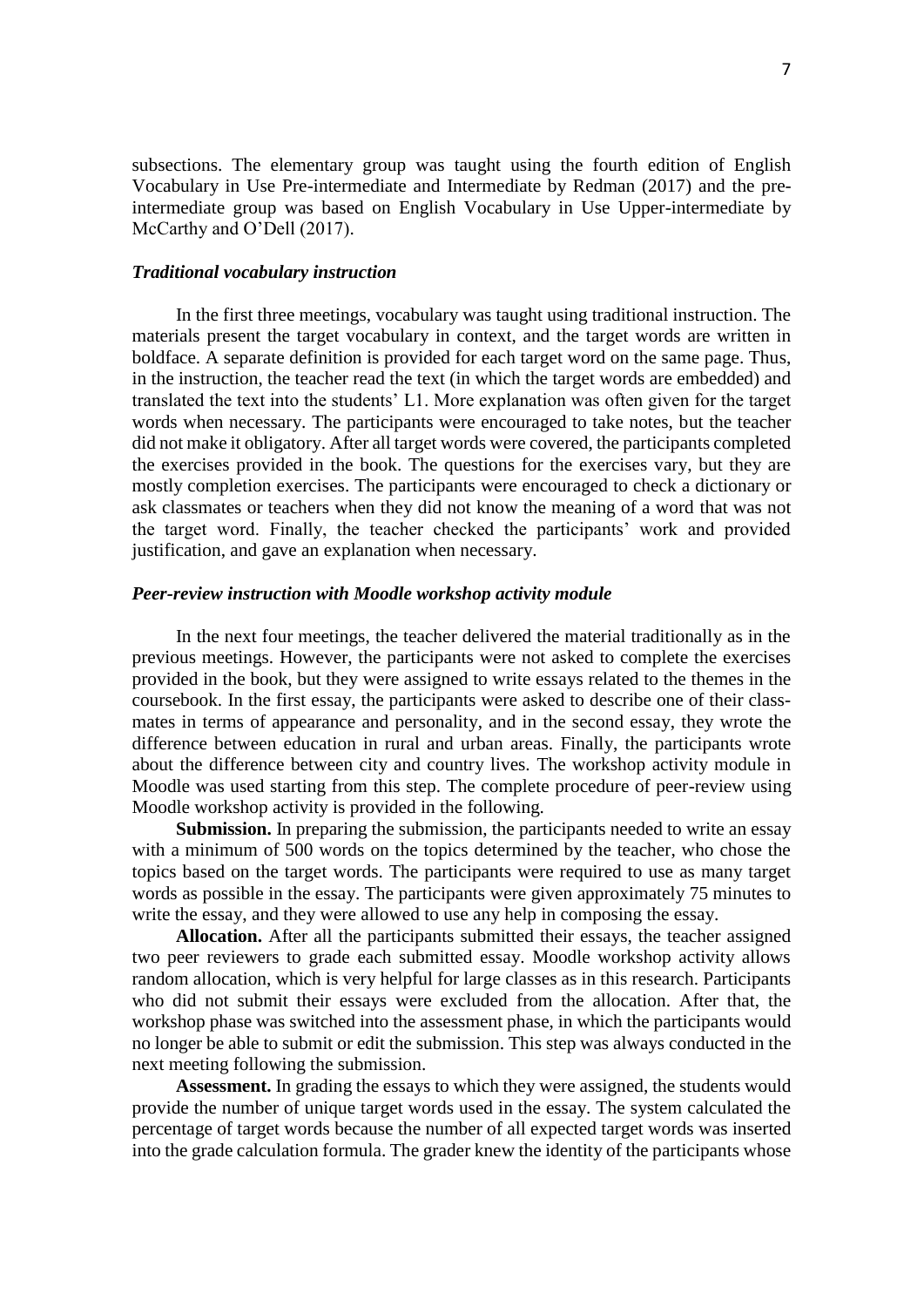essays they are grading; however, the graded students did not know the graders. They were given 20-30 minutes to grade the essays.

**Evaluation.** In evaluation, teachers decided whether the grade was calculated very strictly or very laxly. The grades were calculated by the system by comparing them to the best assessment. In this research, the teacher always set the grades to be very strict. The participants received two scores, i.e. 80% for their work and 20% for the quality of their assessment of others, i.e. whether the grades given were similar or very different from those given by other graders.

### **Data Analysis**

The first step in data analysis was the data normality test using the Shapiro-Wilk test. The data are considered normally distributed if the p-value is greater than the significance level. The significance level used for all inferential statistical analyses in this research was 0.05. Because the initial calculation showed that scores in post-test 2 were not normally distributed, the data were transformed using Tukey's Ladder of Powers, or known as Tukey's transformation. The results of the normality test are presented in Table 2, which shows that all data were normally distributed (p-value  $> 0.05$ ); therefore, parametric statistics were used for further data analysis.

#### Table 2

*Results of normality test*

| Test        | <b>Statistics</b> (W) | p-value | <b>Conclusion</b>    |
|-------------|-----------------------|---------|----------------------|
| Post-test 1 | 0.9871                | 0.7864  | Normally distributed |
| Post-test 2 | 0.9747                | 0.2543  | Normally distributed |

The other step was a significance test to find out whether the first test (post-test 1) and the second test (post-test 2) were statistically different at the significance level of 0.05. Because the data distribution allowed parametric analysis, Independent Sample T-Test was used for this purpose.

### **Results**

#### **Descriptive Statistics**

Inferential statistics were used to analyse the data. However, descriptive statistics were also used to visualize the data. The following is the summary of the data based on the descriptive statistical analysis. The treatment for missing data due to participant absence during the experiment is also presented in Table 3.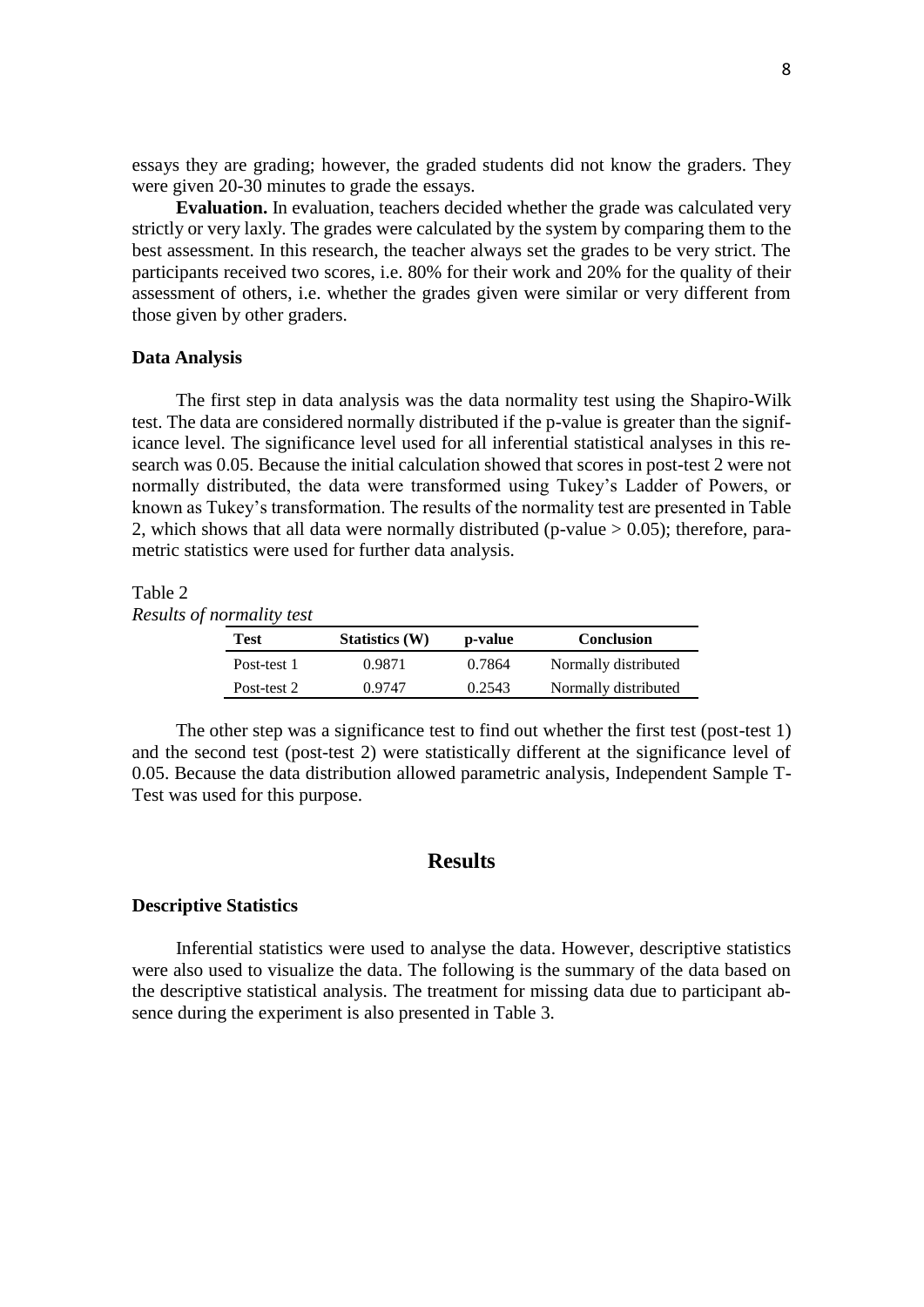| <i>Descriptive statistics of the data</i>   |    |        |        |        |        |        |        |        |
|---------------------------------------------|----|--------|--------|--------|--------|--------|--------|--------|
| <b>Test (treatment for</b><br>missing data) | n  | Min    | 01     | Med    | O3     | Max    | Mean   | sd     |
| Post-test 1 (deleted)                       | 57 | 19.048 | 48.889 | 61.905 | 73.81  | 95.556 | 60.228 | 18.286 |
| Post-test 2 (deleted)                       | 46 | 40.476 | 67.143 | 77.857 | 85.714 | 97.143 | 75 259 | 13.808 |
| Post-test 1 (replaced)                      | 59 | 19.048 | 48.889 | 60.228 | 73.81  | 95.556 | 60.228 | 17.968 |
| Post-test 2 (replaced)                      | 59 | 40.476 | 69.048 | 75.259 | 83.095 | 97.143 | 75.259 | 12.162 |

Table 3 *Descriptive statistics of the data*

Table 3 shows that the structure of data did not show many changes after the missing data were replaced (with mean), which is one of the recommended treatments for missing data to avoid reduced statistical power (Curley et al., 2019). There are some differences in the 25th percentile (Q1), median, and 95th percentile (Q3), but the changes were very small. Meanwhile, the standard deviations were smaller after the missing data were replaced with the mean.

### **Inferential Statistics**

The objective of this research was to find out whether there was a significant difference between the scores that the participants obtained after traditional vocabulary instruction and those after learning activities were conducted using Moodle workshop activity module. Therefore, both test scores were compared using Independent Sample T-Test, and the result is presented in Table 4.

Table 4 *Result of Independent Samples T-Test*

| Result of Halpenacht Bampies 1 Test |         |       |     |          |          |        |         |
|-------------------------------------|---------|-------|-----|----------|----------|--------|---------|
| Test                                | Mean    | sd    | dt  | t-value  | 95%-CI   |        | p-value |
| Post-test 1                         | 60.2284 | 3.164 | 100 | $-4.751$ | $-21.31$ | -8.754 | 0.000   |
| Post-test 2                         | 75.2588 |       |     |          |          |        |         |

The hypothesis to be tested in Table 4 was that "there was no significant difference between the scores of post-tests 1 and those of post-test 2." The hypothesis is rejected at the significance level of 0.05. Table 6 shows that the p-value was lower than 0.000; therefore, there was statistical evidence that the scores that the participants obtained after traditional vocabulary instruction and those after learning activities were conducted using Moodle workshop activity module were significantly different. Based on the mean, it can be concluded that the scores obtained in post-test 2 were higher than those in post-test 1.

### **Discussion**

This empirical study was aimed at seeking significant evidence on the effectiveness of Moodle workshop activity module in terms of students' achievement. The analyses with inferential statistics show that the scores obtained by the participants after they received traditional vocabulary instruction were lower compared to those after receiving instruction with Moodle workshop activity module. Better vocabulary retention when in-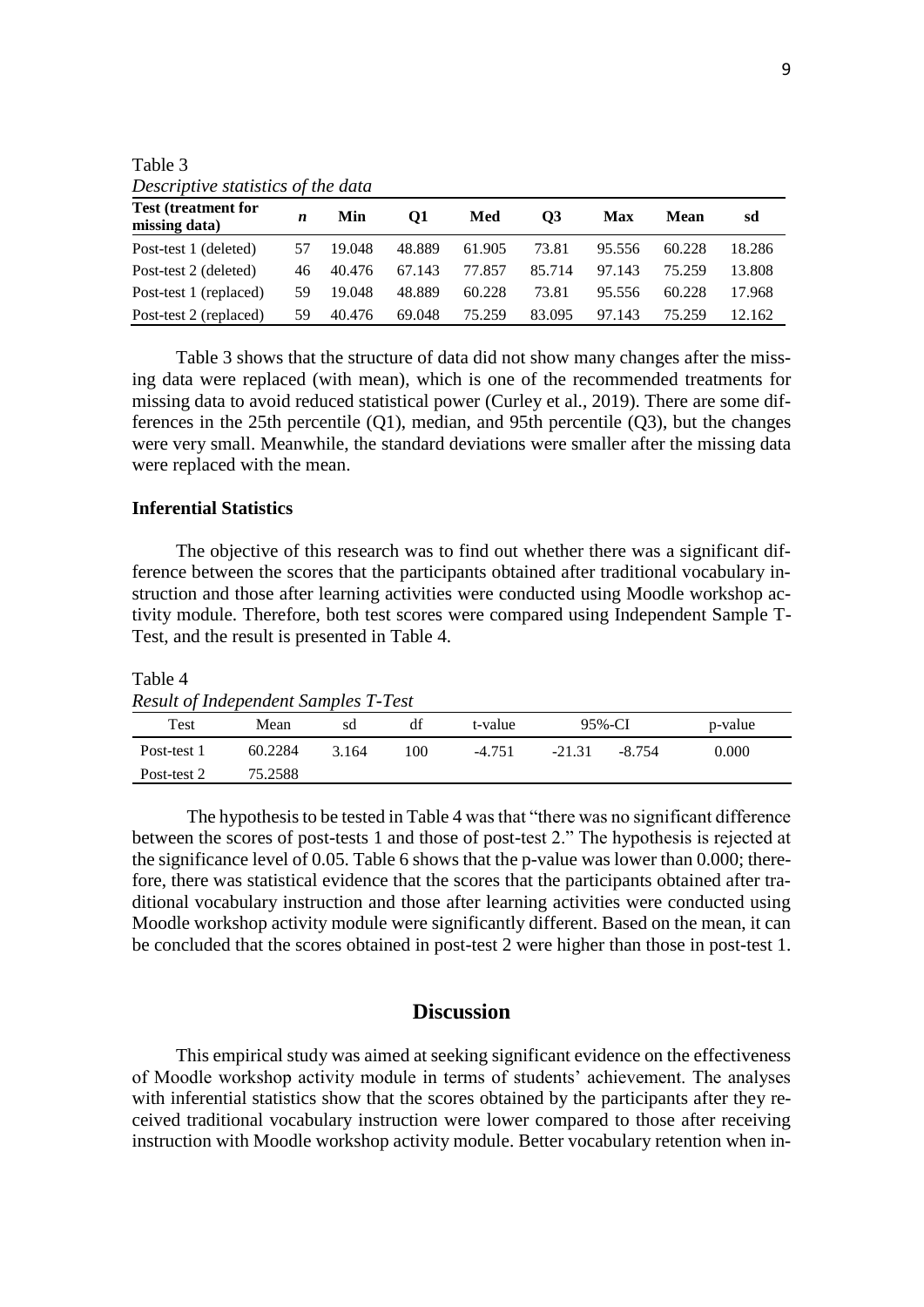struction involves peer assessment of target vocabulary in essays, where vocabulary exposure is enhanced both in number and quality is theoretically expected, and we now have empirical evidence to support it. First of all, there is a consensus that motivation plays a crucial role in learning (Wang et al., 2008). Therefore, many research studies have been conducted to find how motivation correlates to learning (Law et al., 2019; Law & Breznik, 2017; Shaikholeslami & Khayyer, 2006). In the field of vocabulary learning, the use of technology has been proven to motivate students (Agca & Özdemir, 2013, p. 784). Students found it interesting to do vocabulary exercises in blended learning (Tosun, 2015). Technology also allows manipulating learning activities into games, which are always very motivating for students (Andreani & Ying, 2019). Even serious learning activities when delivered as computer games can make students motivated (Zhonggen, 2018, p. 223).

In addition to improving motivation, Moodle workshop activity module was designed specifically for peer assessment. The peer assessment process in this experiment might have provided optimum exposure in quality and quantity. In terms of the amount of exposure, students were first introduced to vocabulary and its meaning. Then, students wrote an essay where they were required to use as many target words as possible. In this step, they would read the target words multiple times. The next step is peer-review; where the students read two of their peers' work to determine how many target words were used in the essay. Thus, they would read the target words several times from the materials to confirm the words. The estimated amount of exposure is presented in Table 5.

#### Table 5

*Descriptive comparison between the first and second tests*

| Activities      | Category | Exposure times |  |  |  |
|-----------------|----------|----------------|--|--|--|
| Instruction     |          |                |  |  |  |
| Writing essay   |          | 3              |  |  |  |
| Peer assessment | Peer 1   | 3              |  |  |  |
|                 | Peer 2   | 3              |  |  |  |
| Total           |          |                |  |  |  |

Based on Table 5, each student read each word at least 11 times, which is more than expected in a single lesson. Students consider that vocabulary instruction is effective when it involves repetitions (Köse et al., 2016). According to research conducted by Waring and Takaki (2003, p. 135), acquisition requires at least 8 encounters. According to van Zeeland and Schmitt (2013, p. 622), a learner needs to encounter a word more than 15 times in listening and to acquire the words, which is doubled the estimated occurrences in this study. These results suggest that learning vocabulary through peer-review using Moodle workshop activity increased the chance of acquiring more words with fewer exposure times.

Finally, the quality of exposure refers to how important the word is considered and the effort that the students make to deal with the word. Vocabulary encountered in reading and listening is the potential for a low quality of exposure because students might ignore some vocabulary. Therefore, students might need more than 20 encounters to be able to recognize a word in reading and know its meaning (Waring & Takaki, 2003, p. 151). Vidal (2011, p. 247) found that the quality of exposure in listening is lower than that in reading. The quality of exposure improves when students look up the word in a dictionary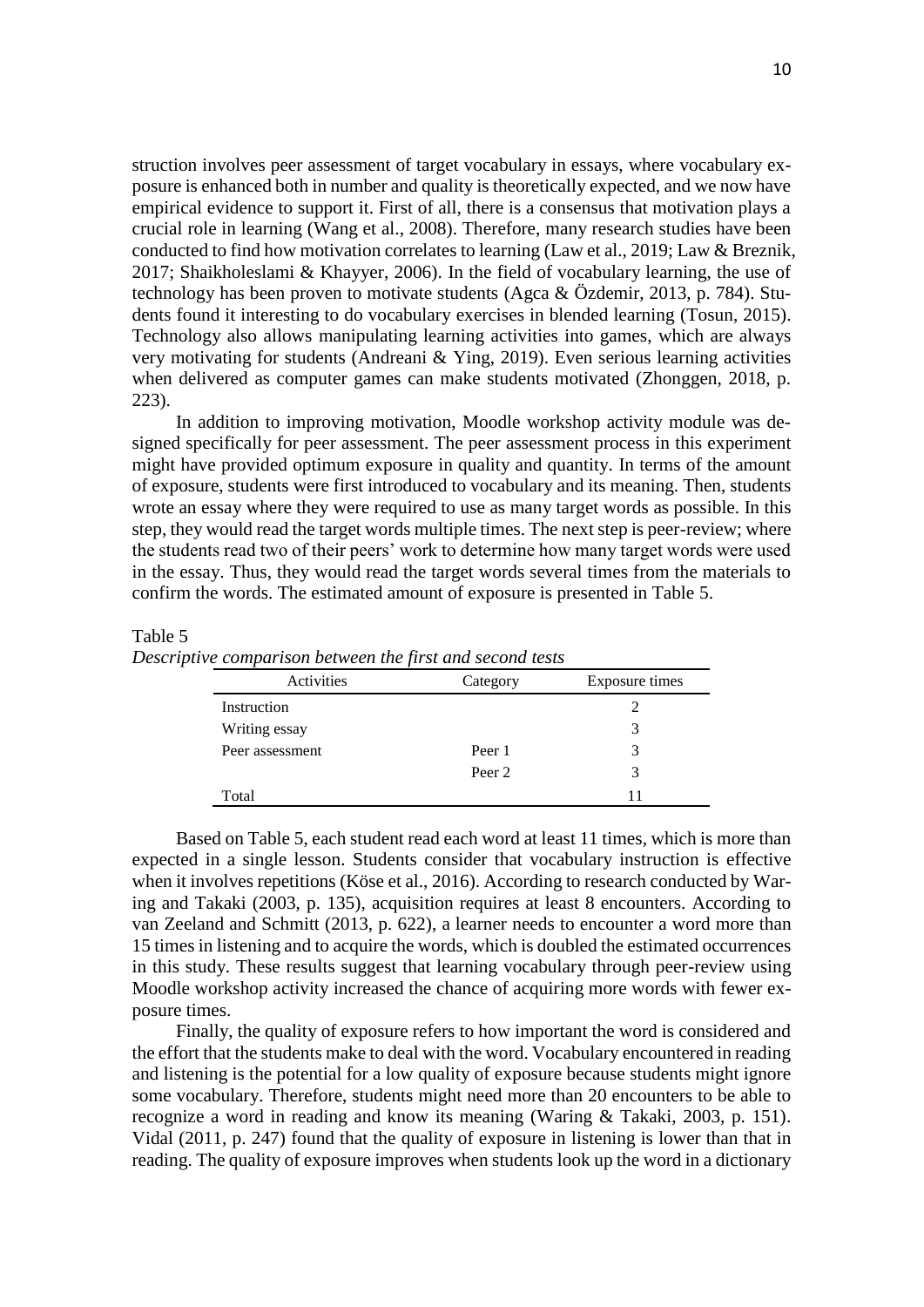because, as proposed by Chen (2012, p. 239), which can increase their retention of the vocabulary. In this research, the students read each word and recalled their meaning such as by reading notes, asking peers, or seeking the teacher's assistance to appropriately use them in their writing. Students also read each word carefully during the peer assessment process because they needed to grade their peer works.

The result of this study has provided some significant implications for vocabulary teaching in EFL contexts. In schools or universities which provide facilities to use Moodle, teachers can apply this type of vocabulary instruction, i.e., peer assessment, using workshop activities. Should other LMS be used, teachers can use a similar feature available in the LMS. Other e-learning platforms which allow peer assessment include Edmodo and Google Classroom. Both systems are plug-and-play platforms, which do not require any installation. For a bigger project, teachers can use Open Journal System (OJS), which also allows double-blind assessment. However, many educational institutions do not have such a facility, or the teachers are not prepared to use e-learning, or the classroom setting simply does not allow it. Technology indeed enhances motivation, but it is the peer assessment activity that provides adequate exposure for vocabulary. Therefore, peer assessment can also be implemented using social media applications such as WhatsApp, which is recently the most preferred digital platform among professors in Indonesia (Amin & Sundari, 2020), or even using pen and paper. After students complete their essays, the teacher can randomize two classmates to assess each essay. To allow more than one assessor, the teacher can make copies of students' work before assigning assessors.

## **Conclusion**

The objective of this study was to find out whether the scores of students taught using the workshop activity module in Moodle were significantly different from the scores of those taught using traditional vocabulary instruction. The results show that the percentage of vocabulary retained improved significantly after the participants received vocabulary instruction using Moodle workshop activity module, which facilitates peer assessment. This significant improvement was predicted as a result of better vocabulary exposure in terms of quality and number. This research result offers a good practice in vocabulary instruction based on the belief that vocabulary is best learned incidentally. Peer evaluation involves reading an essay written by peers to check whether they have used the target vocabulary correctly, which accidentally creates an opportunity for extensive vocabulary exposure. Although an LMS was used in this research, the same effect can also be achieved if LMS is not feasible as long as multiple times of exposure can be efficiently created. However, further studies are encouraged to investigate the effectiveness of this alternative practice.

The purpose of the quantitative analyses in this study was to generalize the research results to a wider context in vocabulary instruction. However, the generalizability of the results is subject to certain limitations. First, the absence of a pre-test for target words before the instruction makes the research findings less convincing. However, during the treatment, the students showed similar knowledge of the target words in all topics before the instructions. In addition, the tests were designed as a classroom assessment. The absence of pilot testing can be treated as a limitation of this study. Although the internal consistency of the test was quite high, i.e., between 81 and 86, some questions needed to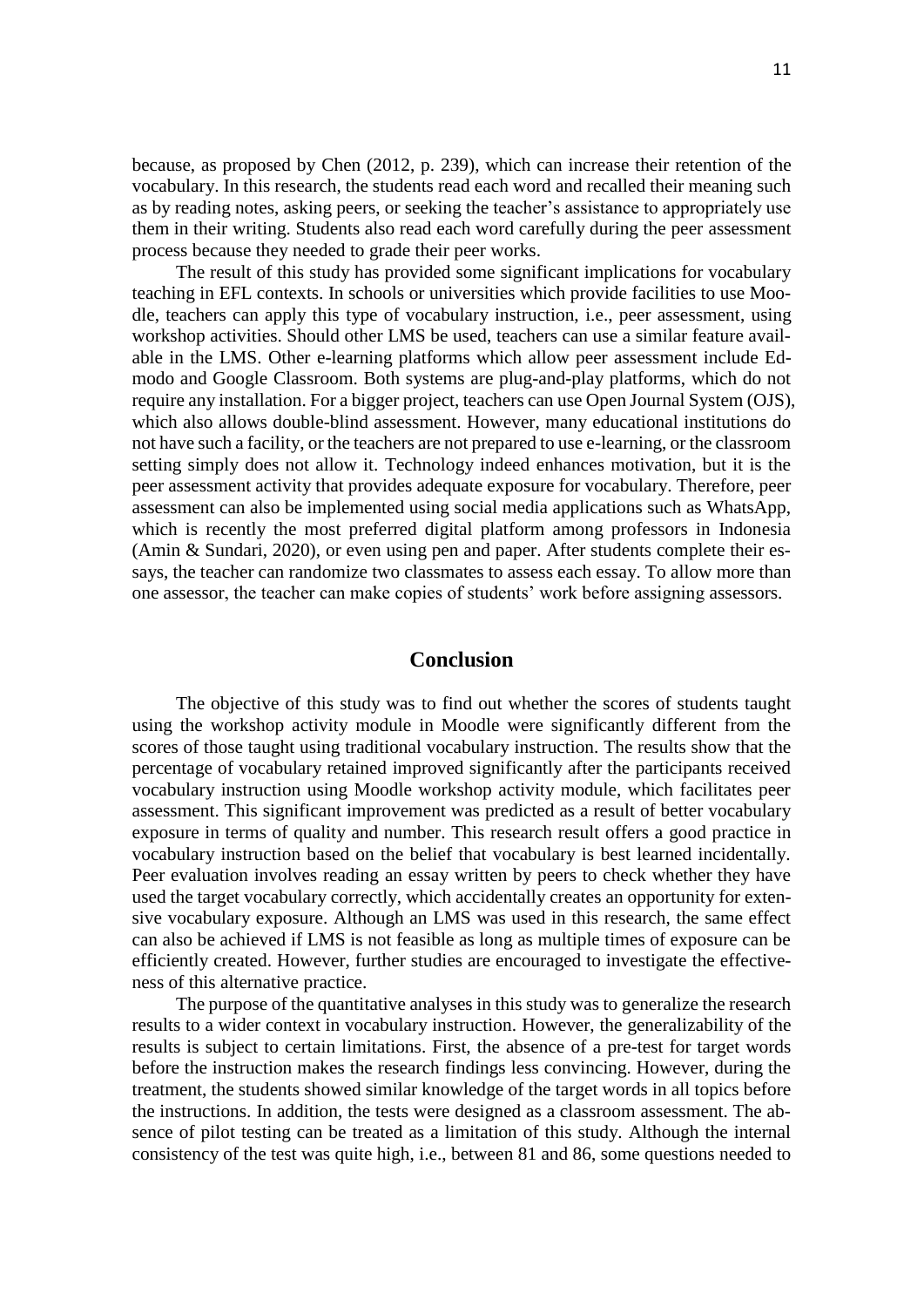be dropped from the analysis to achieve those consistency levels. Had we had a chance to pilot the test, a revision could have been made to achieve even higher reliability, and no question would have been dropped. Therefore, this creates a potential for further studies.

### **References**

- Afzal, N. (2019). A study on vocabulary-learning problems encountered by BA English majors at the university level of education. *Arab World English Journal*, *10*(3), 81– 98. https://doi.org/10.24093/awej/vol10no3.6
- Agca, R. K., & Özdemir, S. (2013). Foreign Language Vocabulary Learning with Mobile Technologies. *Procedia - Social and Behavioral Sciences*, *83*, 781–785. https://doi.org/10.1016/j.sbspro.2013.06.147
- Akbarian, I., Farajollahi, F., & Jiménez Catalán, R. M. (2020). EFL learners' lexical availability: Exploring frequency, exposure, and vocabulary level. *System*, *91*, 102261. https://doi.org/10.1016/J.SYSTEM.2020.102261
- Alfadil, M. (2020). Effectiveness of virtual reality game in foreign language vocabulary acquisition. *Computers & Education*, *153*, 103893. https://doi.org/10.1016/ J.COMPEDU.2020.103893
- Alosaimi, D. (2021). Learning self-efficacy as predictor of nursing students' performance of clinical skills. *Educational Sciences: Theory and Practice, 21*(3), 120-131. [http://dx.doi.org/10.12738/jestp.2021.3.009.](http://dx.doi.org/10.12738/jestp.2021.3.009)
- Amin, F. M., & Sundari, H. (2020). EFL students' preferences on digital platforms during emergency remote teaching: Video Conference, LMS, or Messenger Application? *Studies in English Language and Education*, *7*(2), 362–378. https://doi.org/10. 24815/SIELE.V7I2.16929
- Andreani, W., & Ying, Y. (2019). "PowPow" interactive game in supporting English vocabulary learning for elementary students. *Procedia Computer Science*, *157*, 473– 478. https://doi.org/10.1016/j.procs.2019.09.005
- Ary, D., Jacobs, L. C., Sorenson, C., & Razavieh, A. (2010). *Introduction to research in education* (8th ed.). Wadsworth, Cengage Learning. https://doi.org/10.1038/modpathol.2014.11
- Azar, A. S., & Tanggaraju, D. (2020). Motivation in second language acquisition among learners in malaysia. *Studies in English Language and Education*, *7*(2), 323–333. https://doi.org/10.24815/siele.v7i2.16506
- Barcroft, J. (2016). Vocabulary in language teaching. In J. Barcroft (Ed.), *Vocabulary in language teaching* (pp. 1–36). Routledge Taylor & Francis Group.
- Best, J. W., & Kahn, J. v. (2006). *Research in education* (10th ed.). Pearson Education Inc.
- Bjork, R. A., & Kroll, J. F. (2015). Desirable difficulties in vocabulary learning. *American Journal of Psychology*, *128*(2), 241–252. https://doi.org/10.5406/amerjpsyc.128. 2.0241
- Bradford, P., Porciello, M., Balkon, N., & Backus, D. (2007). The Blackboard learning system: The be all and end all in educational instruction? *Journal of Educational Technology Systems*, *35*(3), 301–314. https://doi.org/10.2190/x137-x73l-5261-5656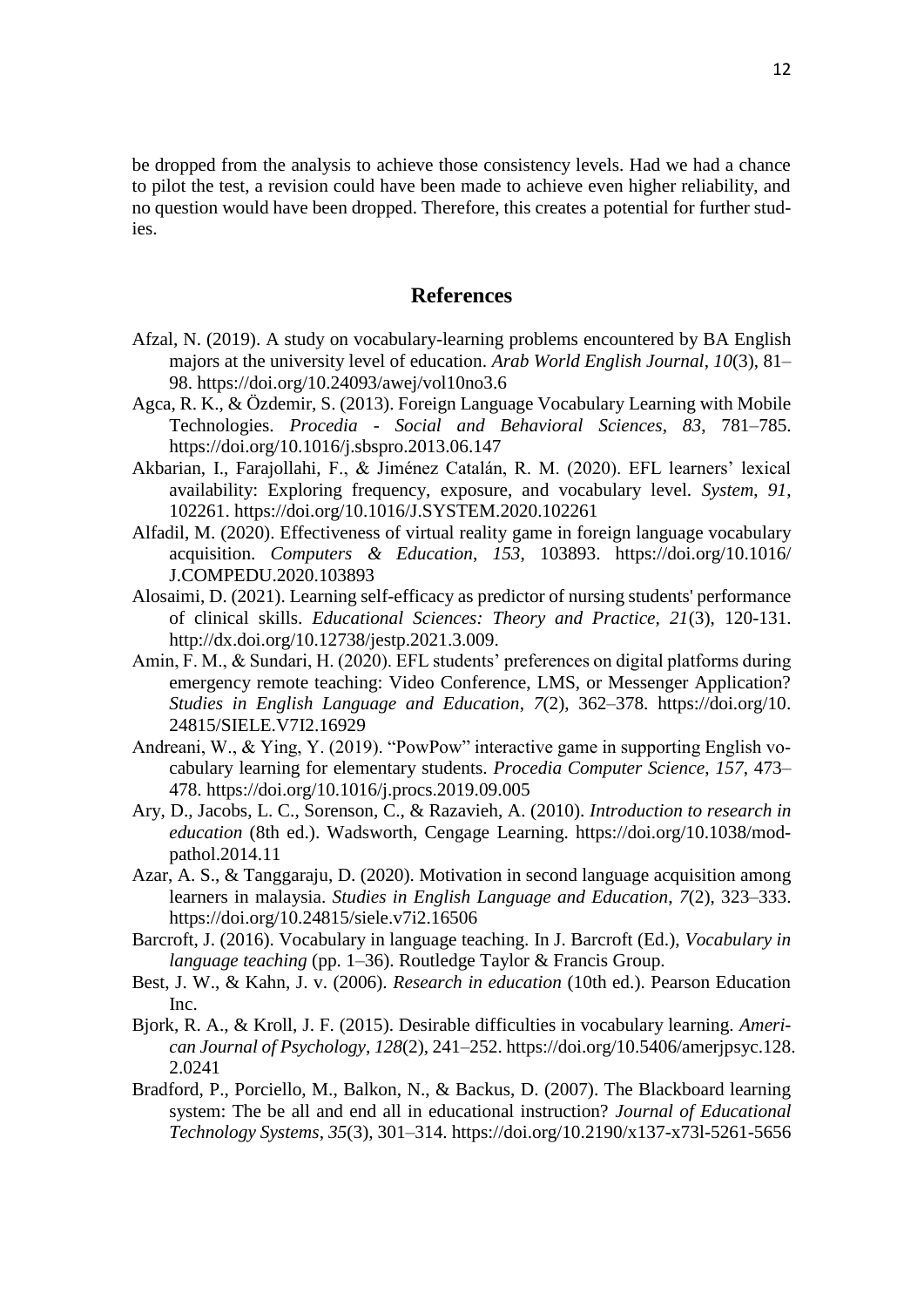- Büchner, A. (2016). *Moodle 3 Administration: An administrator's guide to configuring, securing, customizing, and extending Moodle*. Packt Publishing.
- Burridge, K., & Stebbins, T. N. (2019). *For the love of language* (2nd ed.). Cambridge University Press. https://doi.org/10.1017/9781108568753
- Chen, Y. (2012). Dictionary use and vocabulary learning in the context of reading. *International Journal of Lexicography*, *25*(2), 216–247. https://doi.org/10.1093/ijl/ ecr031
- Chourishi, D. (2015). Effective E-Learning through Moodle Moodle for E-learning. *International Journal of Advance Technology & Engineering Research*, *1*(1), 34–38.
- Clark, E. v. (2016). *First language acquisition* (3rd ed.). Cambridge University Press. https://doi.org/10.1017/CBO9781316534175
- Costa, C., Alvelos, H., & Teixeira, L. (2016). Acceptance of Moodle by professors: a study in a Portuguese higher education institution. *Atas Da 16<sup>a</sup> Conferência Da Associação Portuguesa de Sistemas de Informação*, 278–285. https://doi.org/10. 18803/capsi.v16.278-285
- Curley, C., Krause, R. M., Feiock, R., & Hawkins, C. v. (2019). Dealing with missing data: A comparative exploration of approaches using the integrated city sustainability database. *Urban Affairs Review*, *55*(2), 591–615. https://doi.org/10.1177/10780 87417726394
- de Ruiter, L. E., & Theakston, A. L. (2017). First language acquisition. In B. Dancygier (Ed.), *The Cambridge Handbook of Cognitive Linguistics* (pp. 59–72). Cambridge University Press. https://doi.org/10.1017/9781316339732.005
- Elfiondri, Kasim, U., Mustafa, F., & Putra, T. M. (2020). Reading comprehension in the TOEFL PBT: Which sub-skill deserves more intensive training? *TESOL International Journal*, *15*(1), 53–64.
- Ellis, N. C. (1997). Vocabulary acquisition: Word structure, collocation, word-class, and meaning. In N. Schmitt & M. McCarthy (Eds.), *Vocabulary: Description, acquisition and pedagogy* (pp. 122–139). Cambridge University Press.
- Enayat, M. J., & Derakhshan, A. (2021). Vocabulary size and depth as predictors of second language speaking ability. *System*, *99*, 102521. https://doi.org/10.1016/ J.SYSTEM.2021.102521
- Escobar-Rodriguez, T., & Monge-Lozano, P. (2012). The acceptance of Moodle technology by business administration students. *Computers and Education*, *58*(4), 1085– 1093. https://doi.org/10.1016/j.compedu.2011.11.012
- Fromkin, V. A., Curtiss, S., Hayes, B. P., Hyams, N., Keating, P. A., Koopman, H., Munro, P., Sportiche, D., Stabler, E. P., Steriade, D., Stowell, T., & Szabolcsi, A. (2000). *Linguistics: An introduction to linguistic theory*. Blackwell Publishers.
- Gay, F. (2021). Investigating the effects of technology-enhanced vocabulary learning strategy instruction on supporting mixed-ability EMI learners studying a journalism and communication major: An action research project at a university in China. *Journal of English for Academic Purposes*, *55*. https://doi.org/10.1016/J.JEAP.2021. 101068
- Gobet, F. (2015). Vocabulary Acquisition. In J. D. Wright (Ed.), *International Encyclopedia of the Social & Behavioral Sciences* (2nd ed., Vol. 25, pp. 226–231). Elsevier. https://doi.org/10.1016/B978-0-08-097086-8.53028-1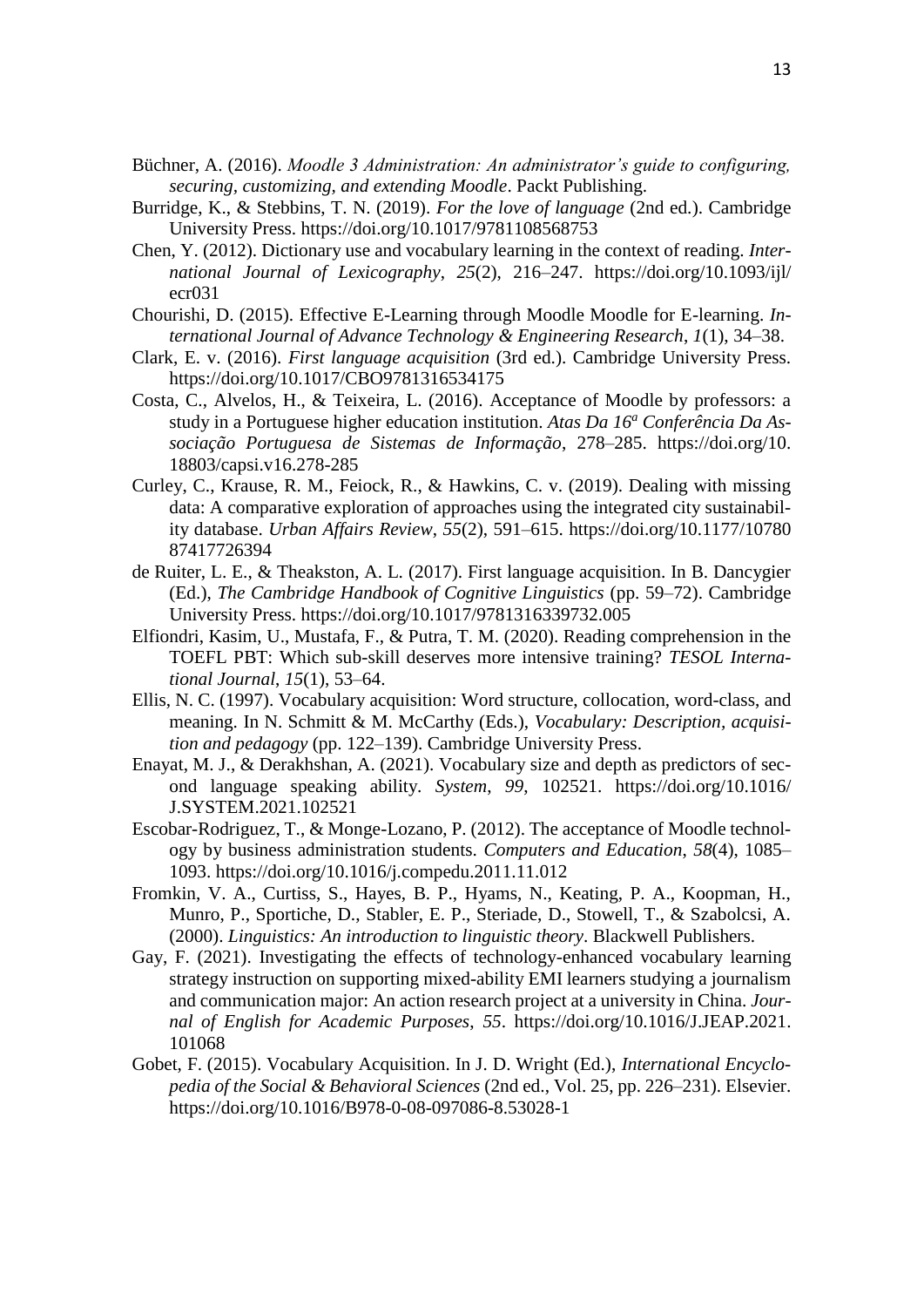- Gu, P. Y. (2003). Vocabulary learning in a second language: Person, task, context and strategies. *The Electronic Journal for English as a Second Language*, *7*(2). http://www.tesl-ej.org/wordpress/issues/volume7/ej26/ej26a4/
- Hajebi, M., Taheri, S., Fahandezh, F., & Salari, H. (2018). The role of web-based language teaching on vocabulary retention of adult pre-intermediate EFL learners. *Journal of Language Teaching and Research*, *9*(2), 372. https://doi.org/10.17507/jltr. 0902.20
- Hasnine, M. N., & Wu, J. (2021). Wordhyve: A context-aware language learning app for vocabulary enhancement through images and learning contexts. *Procedia Computer Science*, *192*, 3432–3439. https://doi.org/10.1016/J.PROCS.2021.09.116
- Hermagustiana, I., & Rusmawaty, D. (2018). The Use of technology for vocabulary instruction in EFL classrooms: Support and challenges. *Proceedings of the 2017 International Conference on Education and Technology (2017 ICEduTech)*, *144*, 137– 143. https://doi.org/10.2991/icedutech-17.2018.27
- Hsieh, M.-Y., Lin, T.-J., Sallade, R., Ha, S. Y., Kraatz, E., & Shin, S. (2021). A collaborative small-group discussion approach to improving fifth graders' use of academic, relational, social, and emotional vocabulary. *International Journal of Educational Research*, *106*, 101744. https://doi.org/10.1016/J.IJER.2021.101744
- Hussain, Z. (2018). The effects of ICT-based Learning on students' vocabulary mastery in junior high schools in Bandung. *International Journal of Education*, *10*(2), 149– 156. https://doi.org/10.17509/ije.v10i2.7592.
- Jones, G. (2016). The influence of children's exposure to language from two to six years: The case of nonword repetition. *Cognition*, *153*, 79–88. https://doi.org/10.1016/ J.COGNITION.2016.04.017
- Katemba, C. V. (2019). Students' vocabulary enhancement at grade 10: A comparative study using CALL & MALL in Indonesia. *Computer Assisted Language Learning Electronic Journal*, *20*(1), 87–114.
- Klimova, B. (2021). Evaluating impact of mobile applications on EFL university learners' vocabulary learning – A review study. *Procedia Computer Science*, *184*, 859–864. https://doi.org/10.1016/J.PROCS.2021.03.108
- Köse, T., Ÿimen, E., & Mede, E. (2016). Perceptions of EFL learners about using an online tool for vocabulary learning in EFL classrooms: A pilot project in Turkey. *Procedia - Social and Behavioral Sciences*, *232*, 362–372. https://doi.org/10.1016/ j.sbspro.2016.10.051
- Laufer, B., & Nation, I. S. P. (2012). Vocabulary. In S. M. Gass & A. Mackey (Eds.), *The Routledge Handbook of Second Language Acquisition* (pp. 163–176). Routledge.
- Law, K. M. Y., & Breznik, K. (2017). Impacts of innovativeness and attitude on entrepreneurial intention: among engineering and non-engineering students. *International Journal of Technology and Design Education*, *27*(4), 683–700. https://doi.org/10.1007/s10798-016-9373-0
- Law, K. M. Y., Geng, S., & Li, T. (2019). Student enrollment, motivation and learning performance in a blended learning environment: The mediating effects of social, teaching, and cognitive presence. *Computers and Education*, *136*(September 2018), 1–12. https://doi.org/10.1016/j.compedu.2019.02.021
- Leona, N. L., van Koert, M. J. H., van der Molen, M. W., Rispens, J. E., Tijms, J., & Snellings, P. (2021). Explaining individual differences in young English language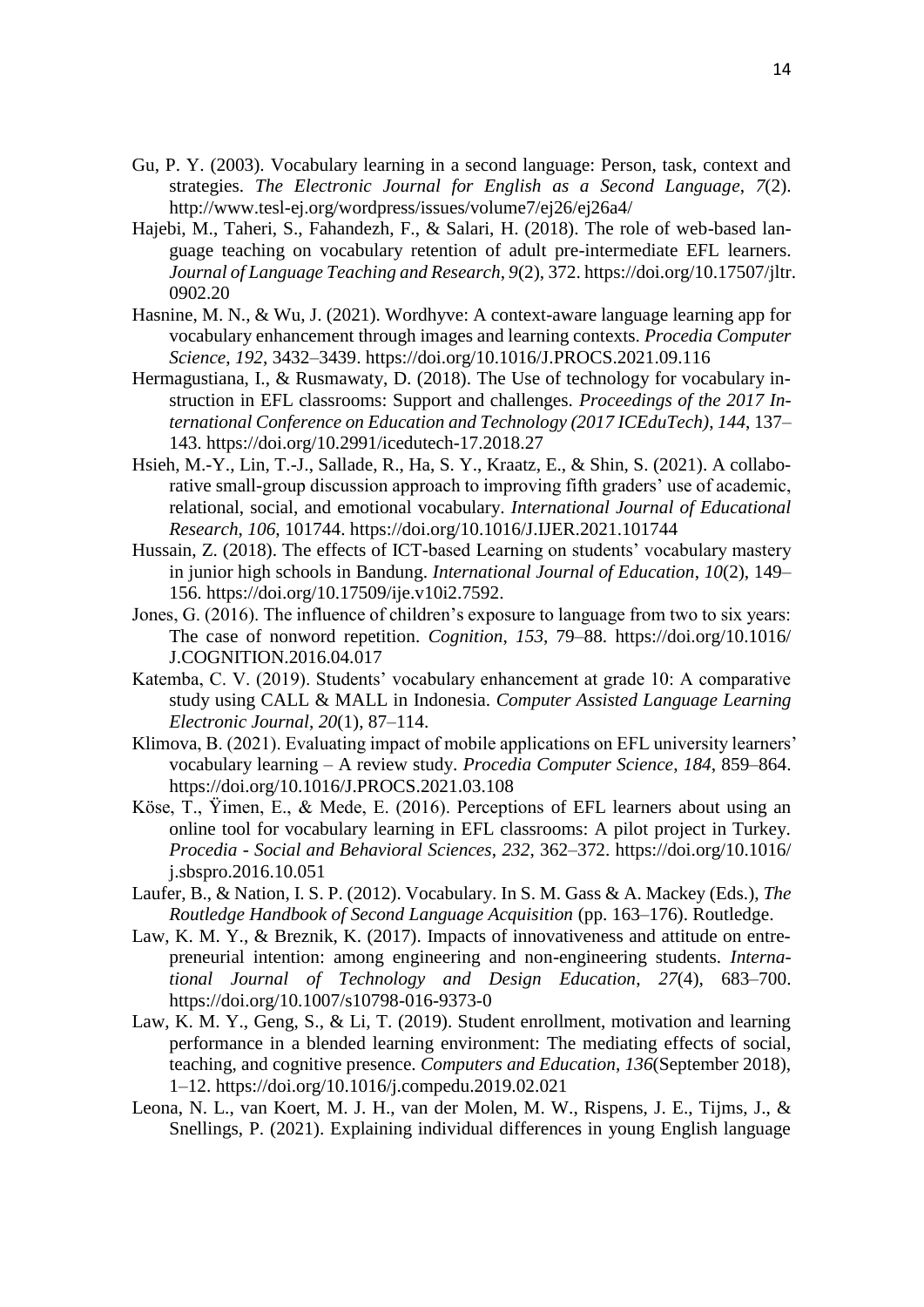learners' vocabulary knowledge: The role of Extramural English Exposure and motivation. *System*, *96*, 102402. https://doi.org/10.1016/J.SYSTEM.2020.102402

- Lin, J.-J., & Lin, H. (2019). Mobile-assisted ESL/EFL vocabulary learning: a systematic review and meta-analysis. *Computer Assisted Language Learning*, *32*(8), 878–919. https://doi.org/10.1080/09588221.2018.1541359
- Mackey, A. (2014). Second language acquisition. In R. W. Fasold & J. Connor-Linton (Eds.), *An Introduction to Language and Linguistics* (pp. 445–476). Cambridge University Press. https://doi.org/10.1017/CBO9781107707511.014
- Madarsara, A. (2015). Intentional vs. incidental vocabulary learning through games by young EFL Persian speakers. *International Journal of Research Studies in Educational Technology*, *4*(1), 23–34.
- McCarthy, M., & O'Dell, F. (2017). *English vocabulary in use upper-intermediate: Vocabulary reference and practice* (4th ed.). Cambridge University Press.
- McQuillan, J. L. (2019). The Inefficiency of Vocabulary Instruction. *Lnternational Electronic Journal of Elementary Education*, *11*(4), 309–318. https://doi.org/10.26822/ iejee.2019450789
- Mustafa, F. (2019). English vocabulary size of Indonesian high school graduates: Curriculum expectation and reality. *Indonesian Journal of English Language Teaching and Applied Linguistics*, *3*(2), 357–371. https://doi.org/10.21093/ijeltal.v3i2.278
- Namaziandost, E., Alekasir, S., Dehkordi, E. S., & Tilwani, S. A. (2021). An account of EFL learners' vocabulary learning in a mobile-assisted language environment: The case of Rosetta Stone application. *Computer Assisted Language Learning Electronic Journal*, *22*(1), 80–110.
- Nation, P. (2003). The role of the first language in foreign language learning. *Asian EFL Journal*, *5*(2), 1–8. https://www.asian-efl-journal.com/june\_2003\_pn.pdf
- Neuman, W. L. (2014). *Social research methods: Qualitative and quantitative approaches* (7th ed.). Pearson Education Limited.
	- Öztürk, B., & Okumuş, S. (2022). Evaluating prospective elementary school teachers' written and oral arguments on ecology. *International Online Journal of Education and Teaching (IOJET), 9*(1), 343-360.
- Peñaloza, C., Grasemann, U., Dekhtyar, M., Miikkulainen, R., & Kiran, S. (2019). BiLex: A computational approach to the effects of age of acquisition and language exposure on bilingual lexical access. *Brain and Language*, *195*, 104643. https://doi.org/10. 1016/J.BANDL.2019.104643
- Pop, A., & Slev, A. M. (2012). Maximizing EFL learning through blending. *Procedia - Social and Behavioral Sciences*, *46*, 5516–5519. https://doi.org/10.1016/j.sbspro. 2012.06.467
- Pu, H., Holcomb, P. J., & Midgley, K. J. (2016). Neural changes underlying early stages of L2 vocabulary acquisition. *Journal of Neurolinguistics*, *40*, 55–65. https://doi.org/10.1016/j.jneuroling.2016.05.002
- Redman, S. (2017). *English vocabulary in use pre-intermediate and intermediate: Vocabulary reference and practice* (4th ed.). Cambridge University Press.
- Rice, W. (2011). *Moodle 2.0 e-learning course development: A complete guide to successful learning using Moodle*. PACKT Publishing.
- Ricketts, J., Nation, K., & Bishop, D. V. M. (2007). Vocabulary is important for some, but not all reading skills. *Scientific Studies of Reading*, *11*(3), 235–257. https://doi.org/10.1080/10888430701344306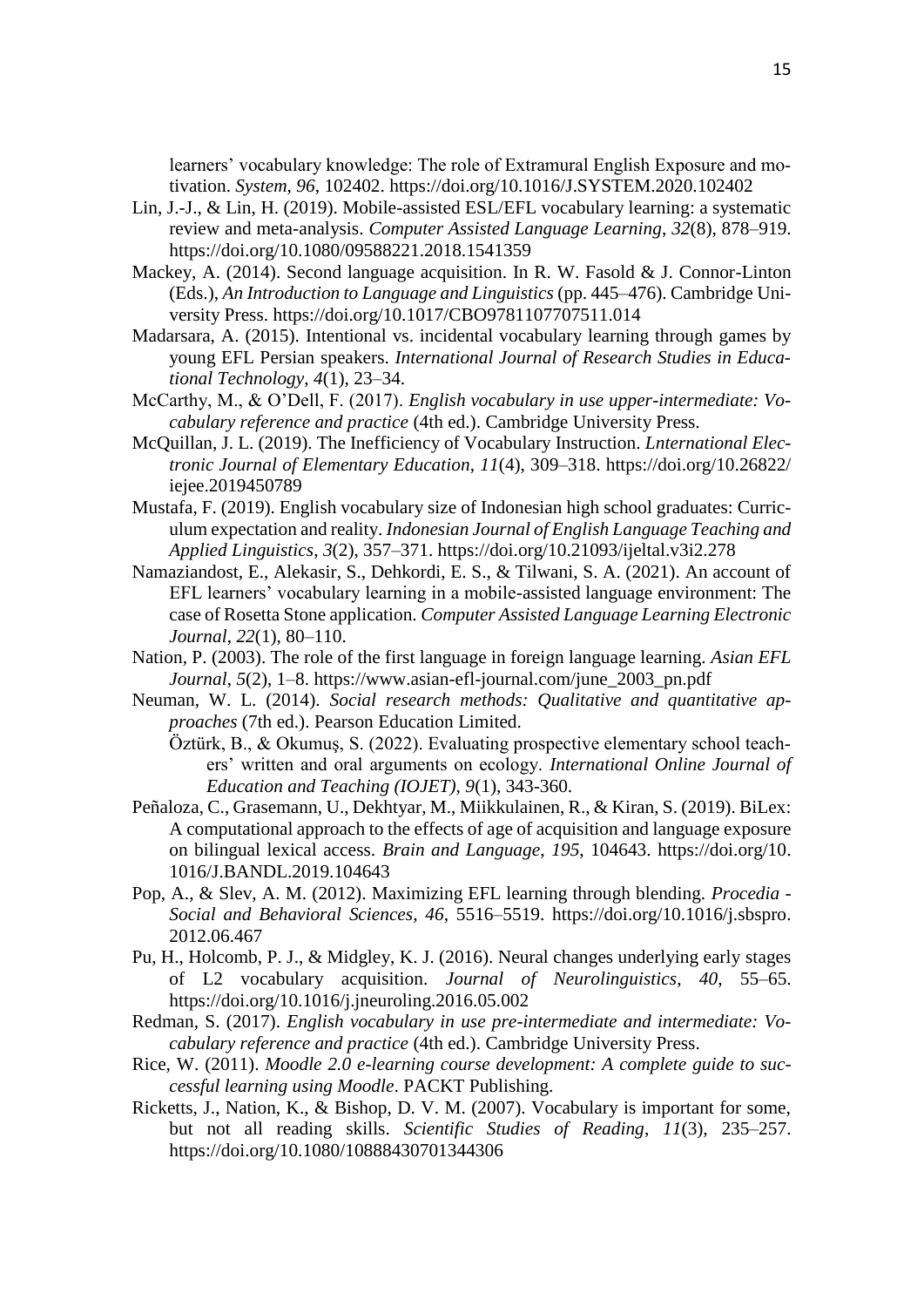- Roever, C., & Phakiti, A. (2018). *Quantitative methods for second language research*. Routledge. https://doi.org/10.4324/9780203067659
- Saeedakhtar, A., Haqju, R., & Rouhi, A. (2021). The impact of collaborative listening to podcasts on high school learners' listening comprehension and vocabulary learning. *System*, *101*, 102588. https://doi.org/10.1016/J.SYSTEM.2021.102588
- Saville-Troike, M. (2012). *Introducing second language acquisition* (2nd ed.). Cambridge University Press.
- Schneider, V. I., Healy, A. F., & Bourne, L. E. (2002). What is learned under difficult conditions is hard to forget: Contextual interference effects in foreign vocabulary acquisition, retention, and transfer. *Journal of Memory and Language*, *46*(2), 419– 440. https://doi.org/10.1006/jmla.2001.2813
- Shaikholeslami, R., & Khayyer, M. (2006). Intrinsic motivation, extrinsic motivation, and learning English as a foreign language. *Psychological Reports*, *99*(3), 813–818. https://doi.org/10.2466/PR0.99.3.813-818
- Shi, X. (2017). Application of multimedia technology in vocabulary learning for engineering students. *International Journal of Emerging Technologies in Learning*, *12*(1), 21–31. https://doi.org/10.3991/ijet.v12i01.6153
- Smith, G. G., Li, M., Drobisz, J., Park, H.-R., Kim, D., & Smith, S. D. (2013). Play games or study? Computer games in eBooks to learn English vocabulary. *Computers & Education*, *69*, 274–286. https://doi.org/10.1016/j.compedu.2013.07.015
- Teng, F. (2019). The effects of context and word exposure frequency on incidental vocabulary acquisition and retention through reading. *Language Learning Journal*, *47*(2), 145–158. https://doi.org/10.1080/09571736.2016.1244217
- Teo, T., Zhou, M., Fan, A. C. W., & Huang, F. (2019). Factors that influence university students' intention to use Moodle: a study in Macau. *Educational Technology Research and Development*, *67*(3), 749–766. https://doi.org/10.1007/s11423-019- 09650-x
- Tosun, S. (2015). The effects of blended learning on EFL students' vocabulary enhancement. *Procedia - Social and Behavioral Sciences*, *199*, 641–647. https://doi.org/10. 1016/j.sbspro.2015.07.592
- van Zeeland, H., & Schmitt, N. (2013). Incidental vocabulary acquisition through L2 listening: A dimensions approach. *System*, *41*(3), 609–624. https://doi.org/10.1016/ j.system.2013.07.012
- Vidal, K. (2011). A comparison of the effects of reading and listening on incidental vocabulary acquisition. *Language Learning*, *61*(1), 219–258. https://doi.org/10.1111/ j.1467-9922.2010.00593.x
- Walker, A., & Kettler, T. (2020). Developing critical thinking skills in high ability adolescents: Effects of a debate and argument analysis curriculum. *Talent, 10*(1), 21-39. DOI: [https://doi.org/10.46893/talent.758473.](https://doi.org/10.46893/talent.758473)
- Wang, Y., Peng, H., Huang, R., Hou, Y., & Wang, J. (2008). Characteristics of distance learners: Research on relationships of learning motivation, learning strategy, selfefficacy, attribution and learning results. *Open Learning: The Journal of Open, Distance and e-Learning*, *23*(1), 17–28.<https://doi.org/10.1080/02680510701815277>
- Waring, R., & Takaki, M. (2003). At what rate do learners learn and retain new vocabulary from reading a graded reader? *Reading in a Foreign Language*, *15*(2), 130–163. <https://doi.org/10.1177/003368828501600214>